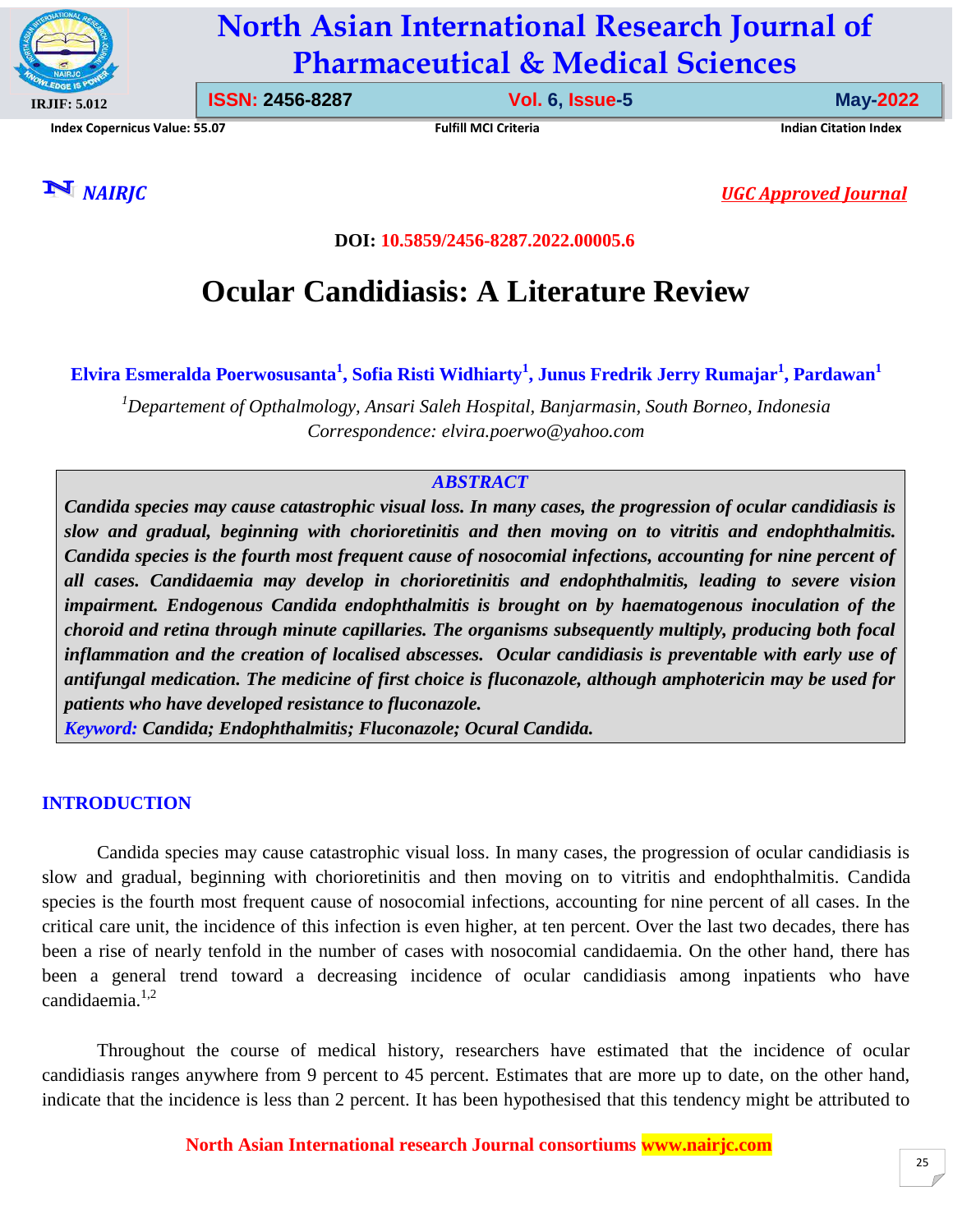advances in the diagnosis and treatment of candidaemia at an earlier stage.<sup>3</sup> The authors discuss current incidence rates and risk factors at one inpatient hospital, as well as examine the epidemiology, diagnosis, and shifting treatment paradigms of ocular candidiasis in the existing body of scholarly research on the topic. Patients who have been diagnosed with systemic candidaemia are given certain recommendations for ocular examination and followup care. 4

One instance of C albicans endophthalmitis failed caspofungin monotherapy. Following vitreous sample, caspofungin quantities were undetectable. As intravitreal caspofungin has proven beneficial in rabbits with C albicans endophthalmitis, it may have potential applications. In fungal endophthalmitis, vitrectomy is a treatment option in addition to medicinal care. It allows organism collection for culture and polymerase chain reaction, vitreous cavity clearance, and antifungal drug installation.<sup>5</sup>

Retrospective investigations have shown favourable results for individuals receiving vitrectomy, especially if the procedure is performed within one week after discovery. In addition to acute chorioretinitis and endophthalmitis, vitrectomy may be used to address persistent problems such as epiretinal membrane development. Even while previous research supports vitrectomy with intravitreal amphotericin for significant vitreal involvement, new-generation triazoles or echinocandins may alter this suggestion.<sup>6,7</sup>

#### **METHODS**

The data for this systematical review were culled from full-text English publications published in the preceding ten years (range 2012-2022). The purpose of this study is to assess the management ocular candidiasis. The databases that we utilized to produce this article are Pubmed and Google Schoolar. In this investigation, the PICO analysis was used to include adult ocular candidiasis patients, index was risk factor, examination, and management the patient with ocular candidiasis, without comparisons and the objective was patient outcame. The research comprised both clinical trials and randomized clinical trials.

This analysis followed the Preferred Reporting Items for Systematic Reviews and Meta-Analyses (PRISMA) paradigm, in which the researchers originally entered keywords into each database. The phrases "(("ocular"[All Fields] OR "oculars"[All Fields]) AND ("candidiasis"[MeSH Terms] OR "candidiasis"[All Fields] OR "candidiases"[All Fields]) AND ("manage"[All Fields] OR "managed"[All Fields] OR "management s"[All Fields] OR "managements"[All Fields] OR "manager"[All Fields] OR "manager s"[All Fields] OR "managers"[All Fields] OR "manages"[All Fields] OR "managing"[All Fields] OR "managment"[All Fields] OR "organization and administration"[MeSH Terms] OR ("organization"[All Fields] AND "administration"[All Fields]) OR "organization and administration"[All Fields] OR "management"[All Fields] OR "disease management"[MeSH Terms] OR ("disease"[All Fields] AND "management"[All Fields]) OR "disease management"[All Fields])) AND ((y\_5[Filter]) AND (clinicaltrial[Filter] OR randomizedcontrolledtrial[Filter]))". The researchers received five articles, which will be discussed during the discussion **(Table 1)**.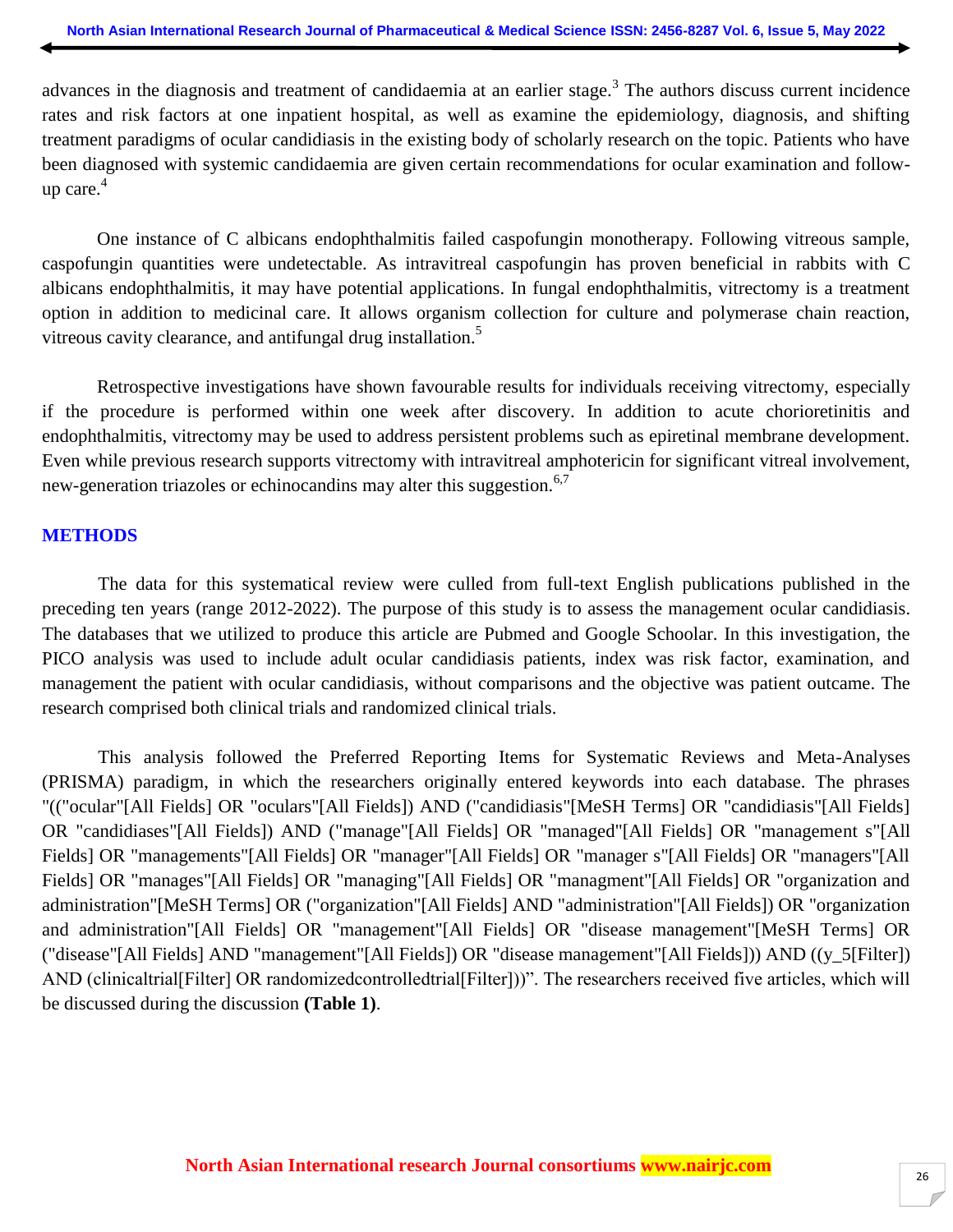## **RESULT**

Nagao showed the diagnosis of ocular candidiasis was supported by the results in 54 instances (26.5 percent). 43 (79.6%) of these 54 cases were diagnosed within 7 days after a positive blood culture. More instances of ocular candidiasis were caused by Candida albicans ( $P = 0.034$  odds ratio [OR]; 3.68 95 percent confidence interval [CI] 1.11-12.2) and had higher -d-glucan levels ( $P = 0.001$  OR; 9.99 95 percent CI 2.71-21.3). Fundoscopic evaluation should be considered during the first 7 days of medication, particularly for patients with C. albicans BSIs and elevated -d-glucan levels. In addition, a follow-up fundoscopic examination should be performed before discontinuing treatment for individuals at high risk.<sup>8</sup>

| <b>Author</b>         | Origin      | <b>Method</b>                                                                                   | <b>Sample Size</b>                              | <b>Period</b>                        | <b>Result</b>                                                                                                                                                                                                                                                                                                                                                                                                                                                                                                                                                                                              |
|-----------------------|-------------|-------------------------------------------------------------------------------------------------|-------------------------------------------------|--------------------------------------|------------------------------------------------------------------------------------------------------------------------------------------------------------------------------------------------------------------------------------------------------------------------------------------------------------------------------------------------------------------------------------------------------------------------------------------------------------------------------------------------------------------------------------------------------------------------------------------------------------|
| Nagao, $2012^8$       | Japan       | Retrospective<br>study                                                                          | 220 patients                                    | January 2005<br>and December<br>2011 | Among ocular candidiasis cases,<br>more cases were due to Candida<br>albicans (P = $0.034$ odds ratio [OR];<br>3.68 95% confidence interval [CI]<br>1.11-12.2) and had higher $\beta$ -d-<br>glucan values ( $P = 0.001$ OR; 9.99<br>95% CI 2.60-21.3). We need to<br>consider fundoscopic examination<br>to be performed within the first 7<br>days of therapy, especially for those<br>patients who have C. albicans BSIs<br>and higher<br>$\beta$ -d-glucan values.<br>Additionally,<br>follow-up<br>fundoscopic examination should be<br>considered before stopping therapy<br>for high-risk patients. |
| Son, $2019^9$         | South Korea | Prospective<br>study                                                                            | 438 adults were<br>diagnosed with<br>candidemia | January 2014<br>and May 2017         | Other study showed the symptoms<br>of 11 individuals were present.<br>Persistent candidemia ( $aOR = 2.55$ ;<br>95% CI, 1.29-5.08; $P = 0.01$ ),<br>neutropenia in the preceding 2<br>weeks (aOR, 2.92; 95% CI, 1.14-<br>7.53; $P = 0.03$ ), and C. albicans<br>infection (aOR, 2.15; 95% CI, 1.14-<br>4.03; $P = 0.03$ ) were independently<br>associated with ocular involvement<br>Initial examination revealed that<br>41.7%<br>of the<br>24<br>neutropenic<br>individuals<br>had<br>ocular<br>involvements.                                                                                           |
| Munoz,<br>$2017^{10}$ | Spain       | post hoc<br>analysis of a<br>prospective,<br>multicenter,<br>population-<br>based<br>candidemic | 168 patients                                    | 2010-2011                            | The incidence of ocular candidiasis<br>was comparable among patients<br>first<br>receiving<br>treatment<br>with<br>candins $(3/56; 5.4%)$ and other<br>(10/112;<br>regimens<br>$8.2\%$ ).<br>Multivariate analysis revealed that<br>dialysis following candidemia (OR,                                                                                                                                                                                                                                                                                                                                     |

## **Table 1. The literature include in this study**

# **North Asian International research Journal consortiums www.nairjc.com**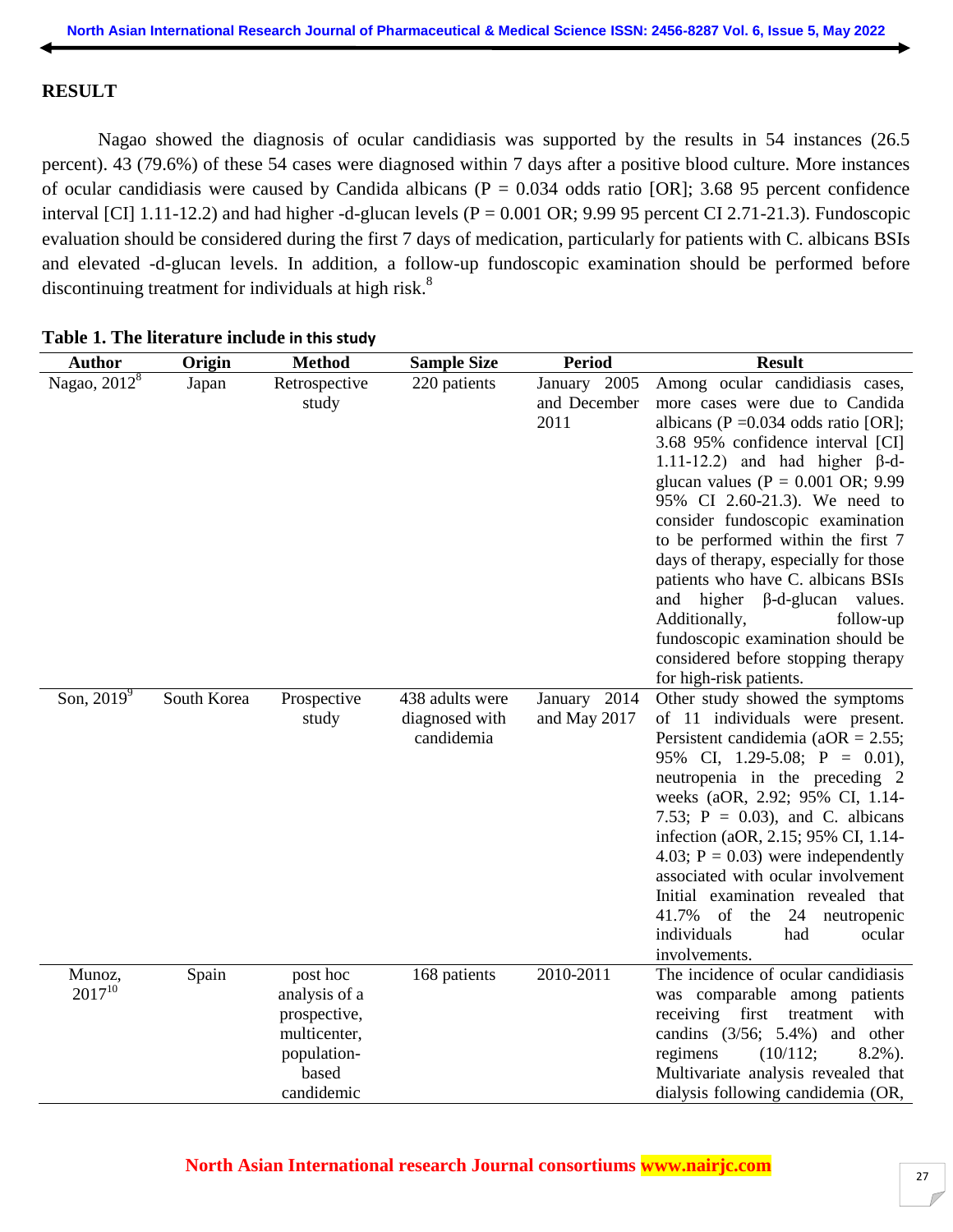|                         |            | surveillance<br>program<br>implemented |              |                                       | $CI, 1.7-218$<br>19.4; 95%<br>and<br>involvement of organs other than<br>the eye were risk factors for eye<br>involvement (OR, 5.4; 95 percent<br>CI, 1.1-25.7). Eye involvement was<br>not shown to be more prevalent in<br>individuals getting echinocandins<br>as first treatment than in those<br>receiving other medications.                                                                                                                                                                                                                                                 |
|-------------------------|------------|----------------------------------------|--------------|---------------------------------------|------------------------------------------------------------------------------------------------------------------------------------------------------------------------------------------------------------------------------------------------------------------------------------------------------------------------------------------------------------------------------------------------------------------------------------------------------------------------------------------------------------------------------------------------------------------------------------|
| Kato, 2018 <sup>7</sup> | Japan      | Retrospective<br>study                 | 174 patients | 2011<br>April<br>and<br>March<br>2016 | Candida albicans candidemia (77.1)<br>34.5 percent, P 0.001),<br>VS.<br>neutropenia (14.3 vs. 5.8 percent, P<br>$= 0.141$ , CVC placement (94.3 vs.<br>71.2 percent, $P = 0.004$ ), and the<br>presence of shock (28.6 vs. 14.6)<br>percent, $P = 0.145$ ) were all more<br>prevalent in the EFE group. C.<br>albicans candidemia (adjusted odds<br>ratio 6.48; [95% CI 2.63-15.95])<br>and CVC placement $(7.55 \; [1.56$ -<br>identified<br>$36.55$ ])<br>were<br>as<br>significant risk variables for EFE<br>by multivariate logistic regression<br>analysis.                   |
| Khalid,<br>$2014^{11}$  | <b>USA</b> | Retrospective<br>study                 | 283 patients | February<br>2000-March<br>2010        | C. albicans (54 percent) was the<br>most frequently isolated Candida<br>species, followed by C. parapsilosis<br>(20 percent), C. glabrata<br>(13)<br>percent), and C. tropicalis<br>(13)<br>percent) (8 percent). During the<br>research period, the percentage of<br>patients<br>who<br>officially<br>were<br>assessed by an ophthalmologist<br>grew from 9 percent in 2000 to 73<br>percent in 2010 ( $P \le 0.0001$ ). There<br>was evidence of ocular candidiasis<br>in 18 (12.5%) individuals. 5 of 18<br>28<br>percent)<br>individuals<br>(or<br>complained visual problems. |
| Hautala,<br>$2021^{12}$ | Finlandia  | Retrospective<br>study                 | 304 patients | 2008-2017                             | antifungal<br>early<br>therapy<br>Any<br>reduced<br>the<br>likelihood<br>of<br>developing<br>endophthalmitis.<br>Echinocandin reduced the incidence<br>of OC in individuals with central<br>catheters<br>(CVCs)<br>venous<br><b>or</b><br>abdominal cancer.                                                                                                                                                                                                                                                                                                                        |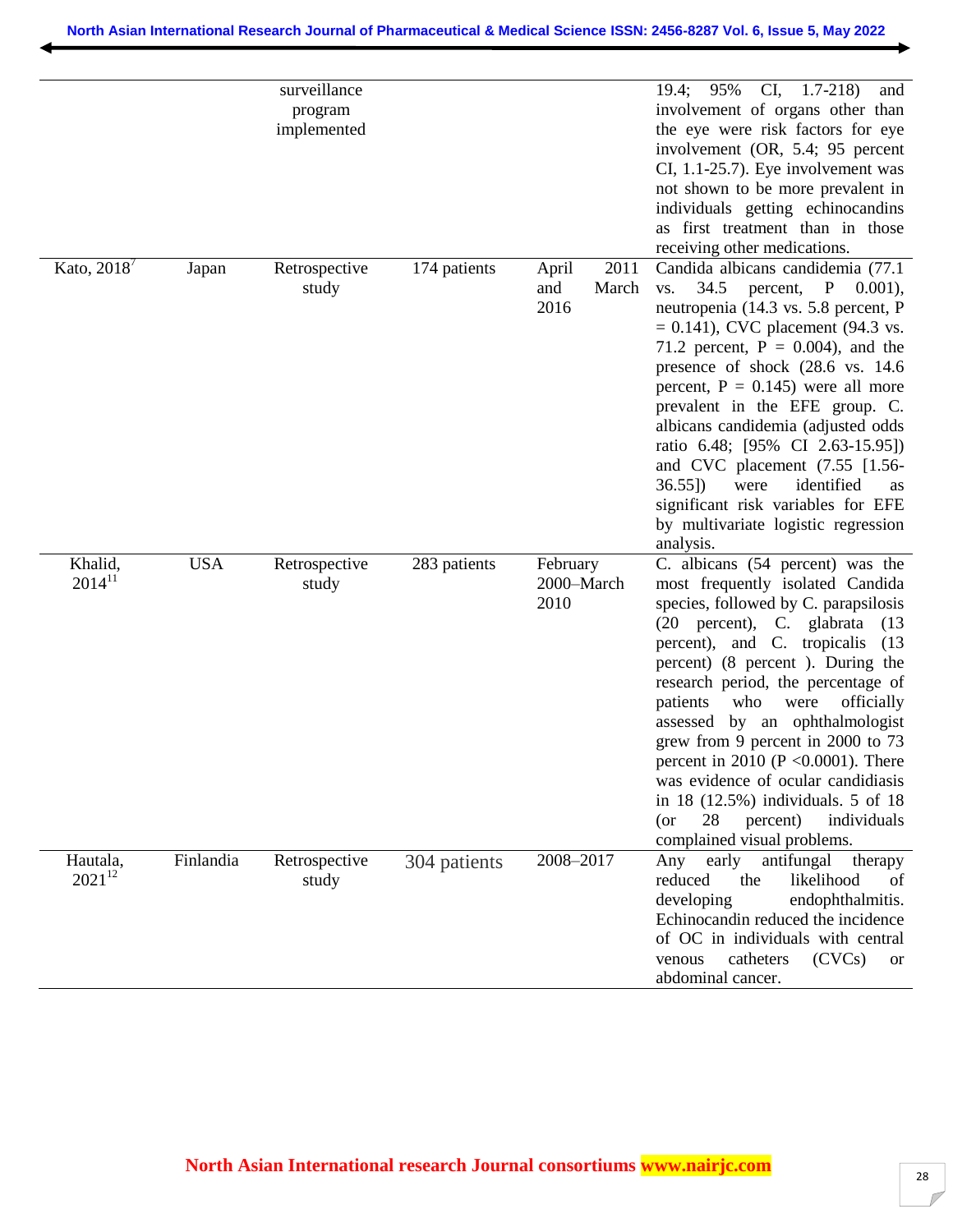



Other study showed the symptoms of 11 individuals were present. Persistent candidemia (adjusted odds ratio [aOR], 2.55; 95% confidence interval [CI], 1.29-5.08;  $P = 0.01$ ), neutropenia in the preceding 2 weeks (aOR, 2.92; 95% CI, 1.14-7.53;  $P = 0.03$ ), and C. albicans infection (aOR, 2.15; 95% CI, 1.14-4.03;  $P = 0.03$ ) were independently associated with ocular involvement Initial examination revealed that 41.7% of the 24 neutropenic individuals had ocular involvements. One-third of neutropenic patients have a positive ophthalmologic evaluation prior to neutrophil recovery. 35 of the 37 individuals whose ocular outcomes at 6 weeks were available had positive or stable fundoscopic results.<sup>9</sup>

Munoz *et al* showed the incidence of ocular candidiasis was comparable among patients receiving first treatment with candins (3/56; 5.4%) and other regimens (10/112; 8.2%). Multivariate analysis revealed that dialysis following candidemia (OR, 19.4; 95% CI, 1.7-218) and involvement of organs other than the eye were risk factors for eye involvement (OR, 5.4; 95 percent CI, 1.1-25.7). Eye involvement was not shown to be more prevalent in individuals getting echinocandins as first treatment than in those receiving other medications.<sup>10</sup>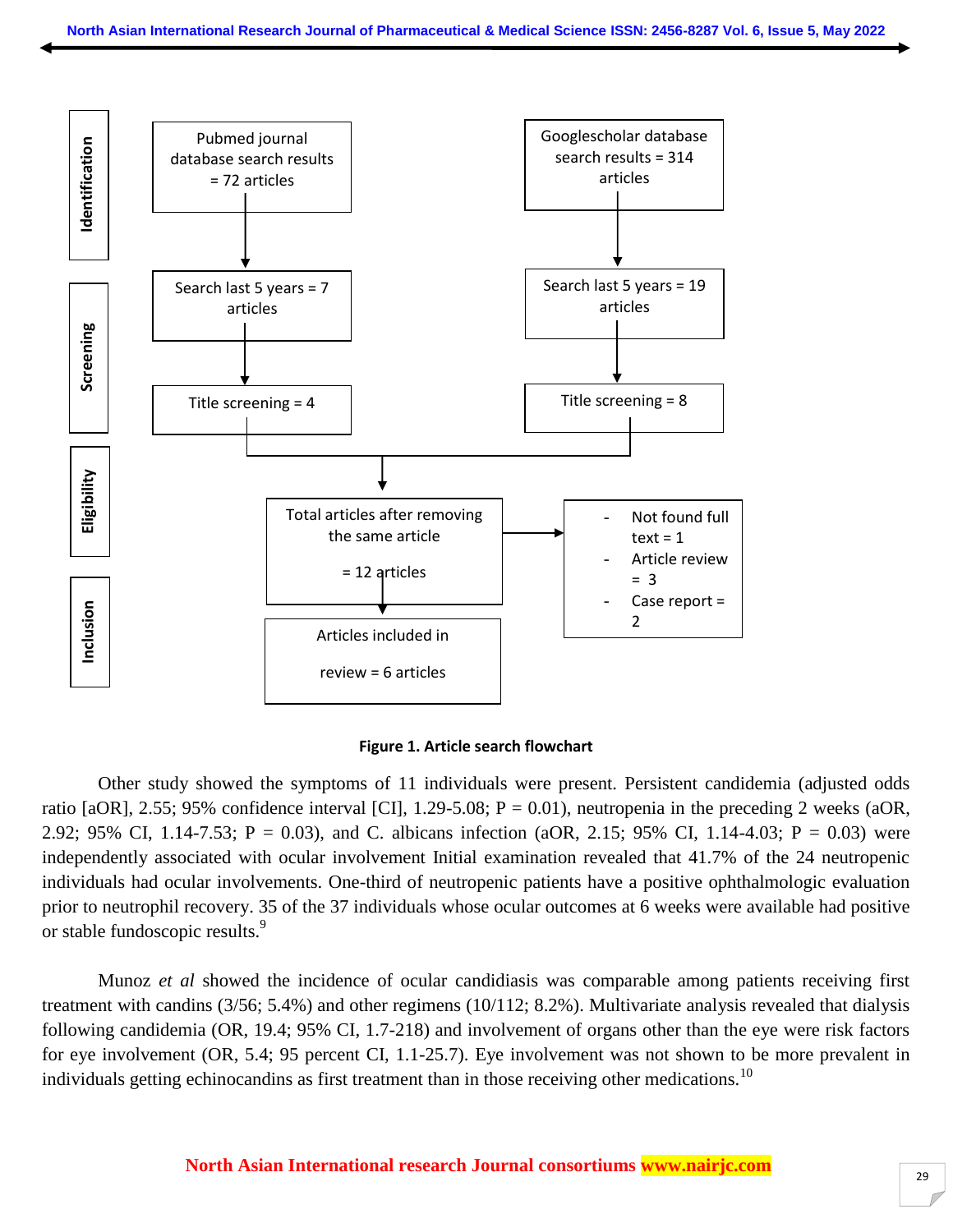Candida albicans candidemia (77.1 vs. 34.5 percent, P 0.001), neutropenia (14.3 vs. 5.8 percent, P = 0.141), CVC placement (94.3 vs. 71.2 percent,  $P = 0.004$ ), and the presence of shock (28.6 vs. 14.6 percent,  $P = 0.145$ ) were all more prevalent in the EFE group. C. albicans candidemia (adjusted odds ratio 6.48; [95% CI 2.63-15.95]) and CVC placement (7.55 [1.56-36.55]) were identified as significant risk variables for EFE by multivariate logistic regression analysis.<sup>7</sup>

Khalid showed C. albicans was the most frequently isolated Candida species, followed by C. parapsilosis, C. glabrata, and C. tropicalis. During the research period, the percentage of patients who were officially assessed by an ophthalmologist grew from 9 percent in 2000 to 73 percent in 2010 (P <0.0001). There was evidence of ocular candidiasis in 18 (12.5%) individuals. 5 of 18 (or 28 percent) individuals complained visual problems. In multivariable analysis, no ocular candidiasis predictors were detected.<sup>11</sup> Other study showed early antifungal therapy reduced the likelihood of developing endophthalmitis. Echinocandin reduced the incidence of OC in individuals with central venous catheters (CVCs) or abdominal cancer.<sup>12</sup>

#### **DISCUSSION**

Candidaemia may develop in chorioretinitis and endophthalmitis, leading to severe vision impairment. Endogenous Candida endophthalmitis is brought on by haematogenous inoculation of the choroid and retina through minute capillaries. The organisms subsequently multiply, producing both focal inflammation and the creation of localised abscesses. The subsequent spread to the vitreous body may result in endophthalmitis and detachment of the retina. Subacute onset of impaired vision with low-grade discomfort, photophobia, and injection are common first symptoms. $11,13$ 

Endogenous candidal chorioretinitis often manifests as isolated, white, deep chorioretinal lesions without direct vitreal involvement. Lesions may be solitary or many, posterior or peripheral, and singular or numerous. Chronic transretinal or epiretinal inflammation may result in the production of epiretinal membranes. Vititis is defined by the extension of inflammation into the vitreous. Endophthalmitis is characterised by vitreous abscesses or "puff balls." Hypopyon, scleritis, and optic nerve involvement may develop in endophthalmitis. Chorioretinal lesions are characterised by granulomatous inflammation with visible organisms in the centre, surrounded by a zone of varying suppuration.<sup>11,13,14</sup>

Recent study has shown that a shift in the distribution of Candida species from C. albicans to Candida nonalbicans is the cause of candidemia. In a prior investigation of a similar kind, C. albicans was identified as the primary cause of candidemia. Nagao *et al*. examined health data from 2005 to 2011 and discovered C. albicans in 52.5% of patients.<sup>8</sup> Son *et al*. examined health data from 2014 to 2017 and discovered C. albicans in 42,2 percent of patients. C. albicans was the dominant pathogen in our investigation, as it was discovered in 41,1 percent of patients, comparable to a previous publication.<sup>9</sup>

Recent trends indicate a rise in the use of echinocandins as the antifungal of choice for first therapy. Munoz *et al*. examined health data from 2010 to 2011 and discovered that 33.3% of patients were prescribed echinocandins.<sup>10</sup> In the meanwhile, Kato et al. examined medical data from 2011 to 2016 and discovered that echinocandins were picked for 80,1% of patients. In our research, 83.6% of patients were prescribed echinocandins,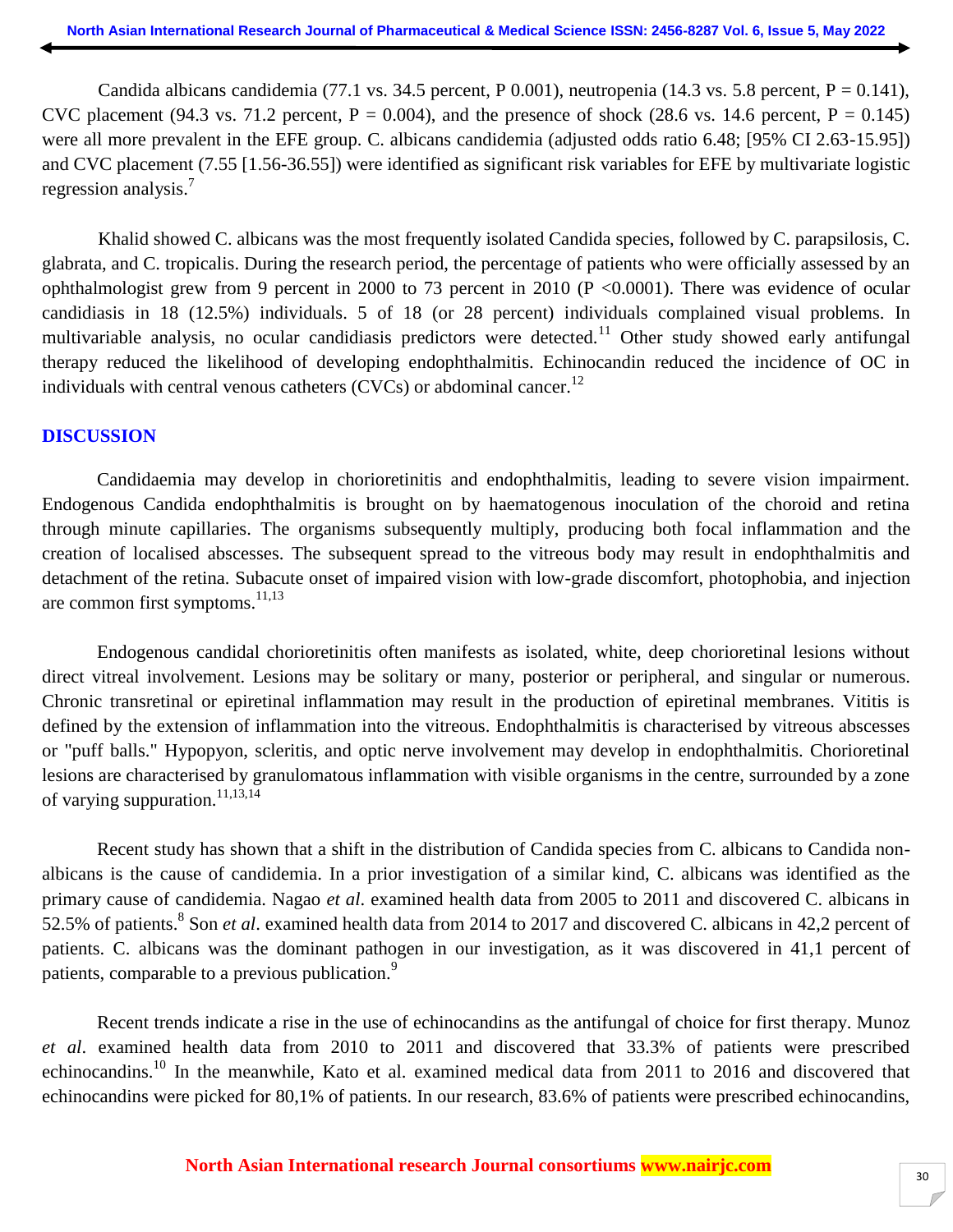the greatest rate among prior studies. Thus, our data demonstrate the most recent clinical characteristics of OC, which are mirrored by a rise in the use of echinocandin as a first-line therapy for candidemia.<sup>7</sup>

Early antifungal therapy reduced the likelihood of developing endophthalmitis. Echinocandin reduced the incidence of OC in individuals with central venous catheters (CVCs) or abdominal cancer. In patients without neutropenia, they guidelines recommended during the study years administration of either empirical intravenous fluconazole (800 mg starting dose, followed by 400 mg daily) or intravenous echinocandin (caspofungin or micafungin according to generally accepted dosing) whenever Candida BSI is suspected. In patients with neutropenia with suspicion of candidemia, echinocandin was recommended. For the study period, caspofungin (70 mg starting dose, followed by 50 mg (<80 kg) or 70 mg (>80 kg) daily) has been used.<sup>12</sup>

In-patients were less likely to develop ocular candidiasis due to early detection of candidemia and quick systemic antifungal medication, according to Feman et al. Our patient may be protected against ocular candidiasis with fluconazole. Intravenous amphotericin has been indicated as a therapy for C. albicans, C. krusei, and C. glabrata resistant to fluconazole. Due to its low intravitreal penetration and systemic adverse effects, however, systemic amphotericin is not appropriate for immunocompromised people. Intravenous fluconazole was beneficial for systemic candidemia, but systemic amphotericin was ineffective due to the patient's poor general health.<sup>15–17</sup>

Voriconazole is a broad-spectrum, second-generation fluconazole derivative that has a 96 percent bioavailability and has been proven to reach therapeutically relevant concentrations in the vitreous body after oral dosing. Biju et al. found that oral administration of voriconazole was an effective treatment for candida endophthalmitis; however, this technique was ineffective for our patient. It has been shown that intravitreal liposomal amphotericin B injection is an effective therapy for endogenous candida endophthalmitis. Within 24 hours of injection, voriconazole is removed from the vitreous cavity, necessitating frequent intravitreal injections to maintain therapeutic concentrations in the eye.<sup>15,16</sup>

In order to eliminate the need for several intravitreal injections, we chose to provide intravitreal amphotericin B instead of voriconazole due to the patient's overall poor health. Voriconazole is exclusively prescribed in South Korea for fungal infections that do not respond to amphotericin B or fluconazole. However, intravitreal amphotericin was ineffective for our patient, but voriconazole was successful and required just a single injection.<sup>15</sup>–<sup>17</sup>

#### **CONCLUSION**

Ocular candidiasis is preventable with early use of antifungal medication. The medicine of first choice is fluconazole, although amphotericin may be used for patients who have developed resistance to fluconazole.

#### **REFERENCE**

- 1. Shah CP, McKey J, Spirn MJ, Maguire J. Ocular candidiasis: a review. Br J Ophthalmol. April 2008;92(4):466–8.
- 2. Kim JH, Suh JW, Kim JY, Kim SB, Yoon YK, Sohn JW, et al. Prevalence and risk factors for endogenous